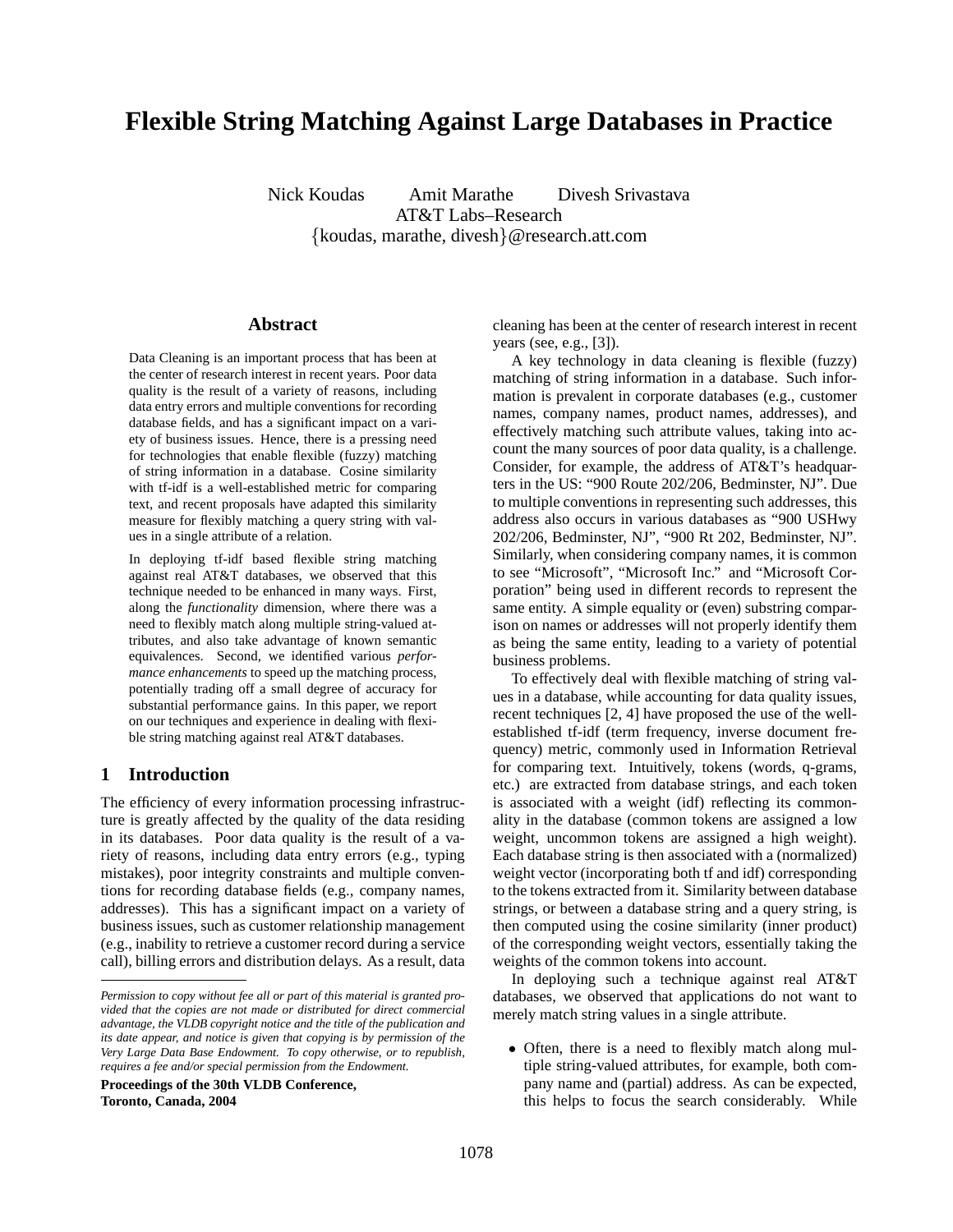there might be many high-similarity flexible matches for both the company name (e.g., "Microsoft") and the partial address ("New York, NY"), individually, the combined query has much fewer high-similarity matches.

• Again, there are semantic relationships that are often known, which are unlikely to be matched using basic flexible string matching techniques. For example, AT&T's headquarters also has the (personalized) address "1 ATT Way, Bedminster, NJ", which is hard to match with (the standard address of) "900 Route 202/206, Bedminster, NJ". Similarly, "Worldcom Corp." and "MCI Inc." refer to the same company, but would not be matched using basic string matching techniques.

Such needs require that the basic string matching technique be enhanced along the *functionality* dimension. In addition, when such flexible string matching is done against large databases (with tens of millions of records), performance becomes a bottleneck, even when the technique is implemented, using SQL, inside the database. This requires the identification of novel *performance enhancements* to speed up the matching process. In talking to users of the tools that we built, we identified that it was acceptable to trade off a small degree of accuracy for substantial performance gains.

In this paper, we address these functionality and performance issues, and report on our experience in using flexible string matching techniques against real AT&T databases. The rest of this paper is structured as follows. In Section 2, we present a detailed description of tf-idf and cosine similarity, along with the SQL that serves as our baseline in this paper. We describe our various functionality enhancements in Section 3, and the performance enhancements in Section 4. In each section, we provide both the conceptual contributions and an experimental evaluation of the impact of these contributions. We identify additional challenges that we faced in practice, both along the functionality and performance dimensions, in Section 5, before concluding in Section 6.

# **2 Single Attribute TF-IDF Matching**

In this section, we present a detailed description of tf-idf (term frequency, inverse document frequency) and cosine similarity for matching against the values in a single relational attribute, along with the SQL that serves as our baseline in this paper. Our description is based on the approach mentioned by Gravano et al. [4]. Our techniques can be adapted to use alternate approaches, such as the one proposed by Chaudhuri et al. [2], as well.

Let Base denote a base table with a string-valued attribute sva against which the flexible matching needs to be performed, and let Search denote the table containing the search strings (this may consist of just a single record with a single attribute value, or may be more complex). Flexible string matching is performed in two stages:

- At *pre-processing time*, the Base table is preprocessed, and tokens (words, q-grams, etc.) are extracted from each database string in Base.sva. A variety of auxiliary tables get created, to compute the idf's of each token, and ultimately to associate each database string with a (normalized) weight vector (incorporating both tf and idf) corresponding to the tokens extracted from it.
- At *query time*, a similar process is first done with respect to the Search table. Then, an SQL query that operates on the auxiliary tables created from Base and Search is executed, which identifies the matching records, along with their similarity score. Essentially, this query computes the cosine similarity (inner product) of the weight vectors of the search string with the weight vectors of the database strings in Base.sva, taking the weights of the common tokens into account.

## **2.1 Pre-processing Time: Steps**

We now describe the SQL of the pre-processing in a stepby-step fashion. Assume that we have extracted the tokens from the string values in Base.sva and stored the result in the term frequency table  $BaseTF(tid, token,$ tf), where tid refers to the record identifier in the Base table (and hence uniquely identifies the string in the sva attribute of that table), and tf is the number of occurrences of token in that string. Also, for simplicity, assume that the table BaseSize(size) contains a single one-attribute record containing a count of the number of records in Base. The next sequence of steps is as follows.

First, each token needs to be associated with a weight (idf) that reflects its commonality in the database; common tokens are assigned a low weight, uncommon tokens are assigned a high weight. This is computed into the BaseIDF(token, idf) table below.

```
insert into BaseIDF(token, idf)
  select T.token, LOG(S.size) -
   LOG(COUNT(T.tid))
  from BaseTF T, BaseSize S
  group by T.token
```
Once the idf's have been computed, and the tf's are known from the BaseTF table, the weight vector corresponding to a string can be easily computed by associating the product tf\*idf with each token extracted from the string. However, this is an un-normalized weight vector. Before computing this vector, the second step computes this normalization term, for each tid, as the  $l_2$ -norm (length in the Euclidean space) of the unnormalized weight vector. This is computed into the BaseLength(tid, len) table below.

```
insert into BaseLength(tid, len)
  select T.tid,
    SQRT(SUM(I.idf*I.idf*T.tf*T.tf))
  from BaseTF T, BaseIDF I
```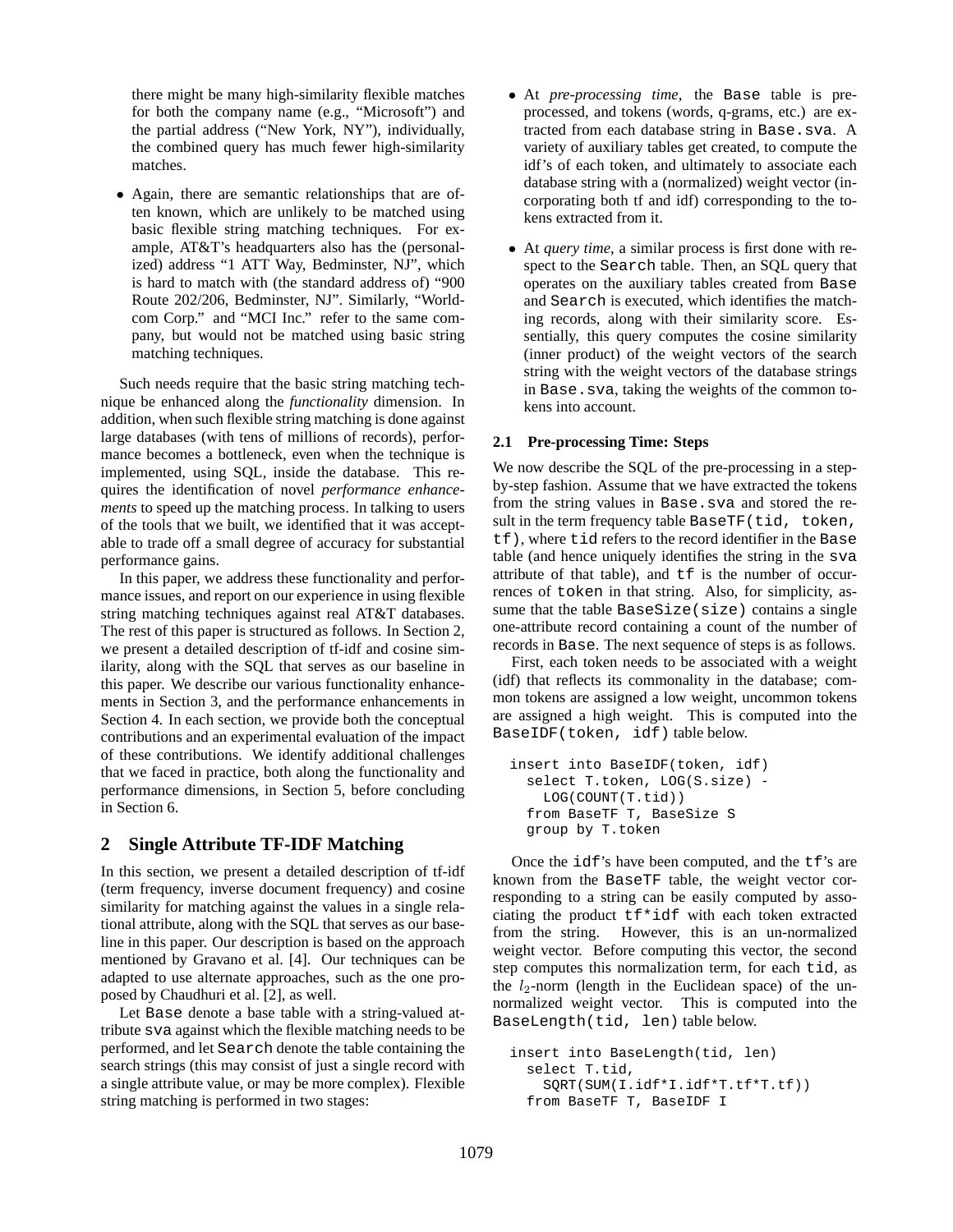where T.token = I.token group by T.tid

In the third, and final, pre-processing step, the normalized weight vector, associated with each string, is computed into the BaseWeights(tid, token, weight) table below.

```
insert into BaseWeights(tid, token, weight)
 select T.tid, T.token, T.tf*I.idf/L.len
  from BaseTF T, BaseIDF I, BaseLength L
 where T.token = I.token
   and T.tid = L.tid
```
## **2.2 Query Time: Steps**

At query time, given a query string in the Search(sva) table, the above sequence of steps are performed to compute the SearchWeights(tid, token, weight) table. Note that the BaseIDF table is used to obtain the idf's of the tokens extracted from the search string, to ensure that the data in the database table drives the weight vector associated with the search string.

Finally, our baseline query, for computing all matches (along with the scores) whose scores exceed a pre-specified similarity threshold T, is given below.

```
select S.tid, B.tid, SUM(S.weight*B.weight)
from SearchWeights S, BaseWeights B
where S.token = B.token
group by S.tid, B.tid
having SUM(S.weight*B.weight) > T
```
If, instead of being given a single search string to match against a database table, we would like to compute the join of two database tables based on a flexible string match of their columns, the above SQL code works (more or less) unchanged. $1$ 

#### **2.3 Contributions of the Paper**

In the rest of this paper, we describe how the above technique for effectively identifying flexible string matches was extended by us to satisfy the needs of applications against AT&T databases.

- In Section 3, we discuss functionality enhancements. In particular, the ability to flexibly match multiple string-valued attributes (eg., company name and address), and the ability to take advantage of known semantic relationships (e.g., multiple names for the same company, or multiple addresses for the same location).
- In Section 4, we discuss performance enhancements that are necessary when dealing with large databases (tens of millions of records) with string-valued attributes. Most of these result in a small loss of recall

(i.e., some answers are not returned), for substantial performance gains. However, for the answers that are returned, their scores are computed accurately.

In each section, we provide both the conceptual contributions and an experimental evaluation of the impact of these contributions.

# **3 Functionality Enhancements**

## **3.1 Multiple attributes**

Consider a Contacts table containing the name and address for all companies. We can perform flexible string matching on each field individually. But what may be desired is a "combined" search which, given a name-address pair  $(N, A)$ , returns all tuples from the table that are "close" to the search pair. The problem is to define metrics for the distance between a search pair  $(N, A)$  and a tuple pair  $(N_i, A_i)$ .

These metrics should be efficient to implement and have the same robustness properties as the cosine similarity metric. We also want these metrics to be "data-driven" to the extent possible. In other words, the number of parameters that require user intervention to adjust should be kept to a minimum. The cosine similarity metric can be categorized as "data-driven" because it has a single parameter, the similarity threshold, that has to be varied to change the behavior of the match.

For the sake of illustration, the rest of the discussion is in terms of the Contacts table with name and address attributes. But is should be noted that our enhancements work with any table that has multiple string-valued attributes.

## **3.1.1 Attribute Concatenation**

A straightforward approach is to concatenate the name and address attributes into a single string and perform flexible string matching on this concatenation. The disadvantage with this simple metric is that it ignores a lot of statistical information. For example, if "Corporation" is common within the name attribute but rare within the address attribute then all the tokens derived from "Corporation" are assigned a low weight in the combined name-address string. Hence, a search for an address containing "Corporate Drive" won't assign a particularly high score to the relevant tuples, even if the tokens derived from "Corporate" are uncommon among addresses. By concatenating the name and address strings we have lost useful data about the tokens which are common among names but not among addresses (or vice versa).

#### **3.1.2 Using Static Weights**

Another metric that comes to mind is combining the similarity scores from individual flexible matches on name and address. That is, if, after running two separate flexible searches, the name attribute value in a tuple has score p and the address attribute value in that tuple has score  $q$  then we

<sup>&</sup>lt;sup>1</sup>The only change would be to use the strings in both tables to compute the idf's.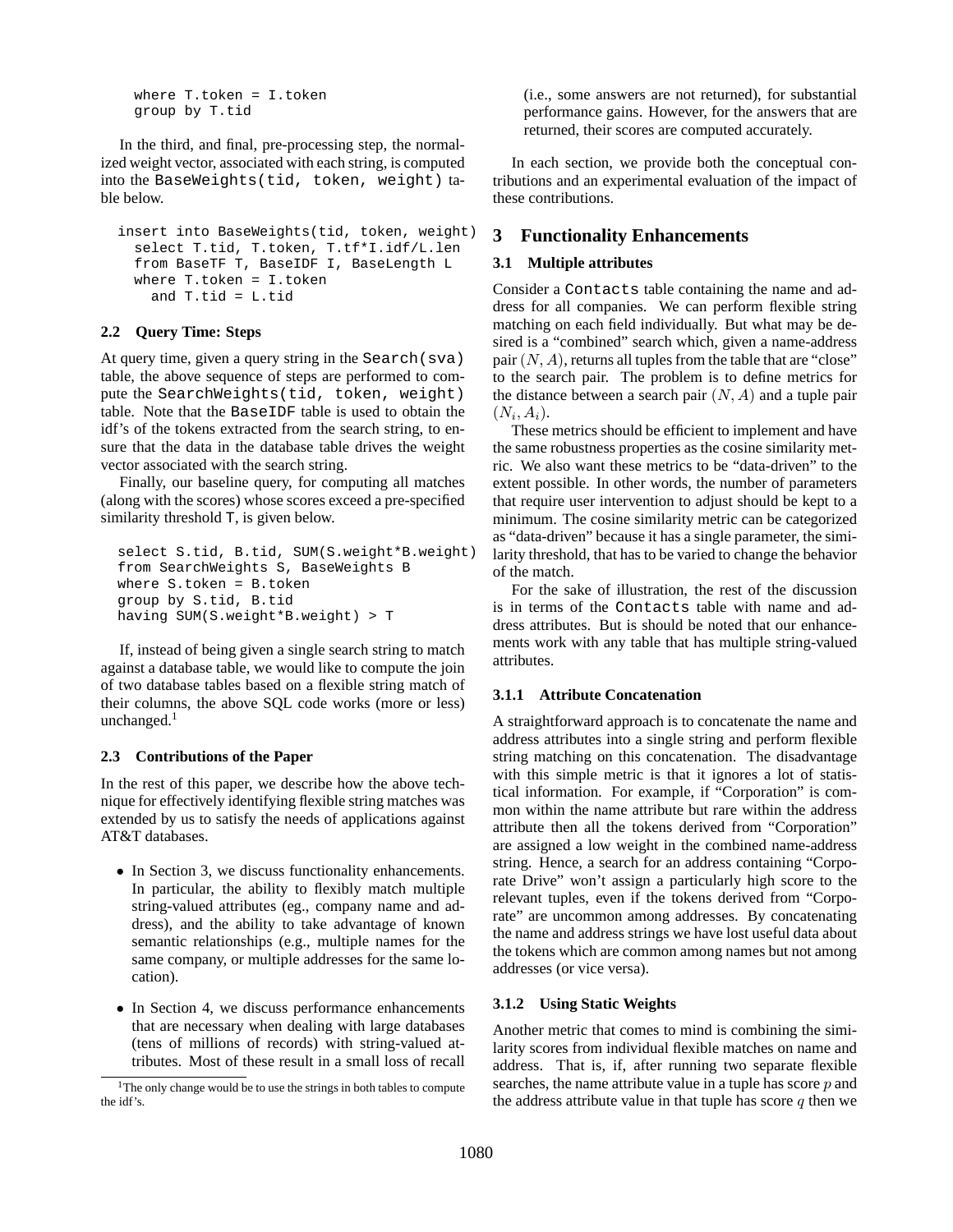| sim  | name     | address                          |  |
|------|----------|----------------------------------|--|
| 0.75 | WORLDCOM | 600 s federal st chicago il      |  |
| 0.75 | WORLDCOM | 400 international pkwy dallas tx |  |
| 0.75 | WORLDCOM | 300 renaissance ctr detroit mi   |  |
| 0.75 | WORLDCOM | 111 8th ave new york ny          |  |
| 0.75 | WORLDCOM | 165 boulevard se atlanta ga      |  |
| 0.75 | WORLDCOM | 165 boulevard ne atlanta ga      |  |
| 0.75 | WORLDCOM | 910 15th st denver co            |  |
| 0.75 | WORLDCOM | 401 fieldcrest dr greenburgh ny  |  |
| 0.75 | WORLDCOM | 1102 grand blvd kansas city mo   |  |
| 0.75 | WORLDCOM | 1102 grand blvd kansas city mo   |  |

Figure 1: Static weights: name  $= 0.75$ , address  $= 0.25$ 

| sim | name     | address                          |  |
|-----|----------|----------------------------------|--|
| 0.5 | WORLDCOM | 600 s federal st chicago il      |  |
| 0.5 | WORLDCOM | 400 international pkwy dallas tx |  |
| 0.5 | WORLDCOM | 300 renaissance ctr detroit mi   |  |
| 0.5 | WORLDCOM | 111 8th ave new york ny          |  |
| 0.5 | WORLDCOM | 165 boulevard se atlanta ga      |  |
| 0.5 | WORLDCOM | 165 boulevard ne atlanta ga      |  |
| 0.5 | WORLDCOM | 910 15th st denver co            |  |
| 0.5 | WORLDCOM | 401 fieldcrest dr greenburgh ny  |  |
| 0.5 | WORLDCOM | 1102 grand blvd kansas city mo   |  |
| 0.5 | WORLDCOM | 1102 grand blvd kansas city mo   |  |

Figure 2: Static weights: name  $= 0.50$ , address  $= 0.50$ 

define the combined score of that tuple to be  $rp + (1 - r)q$ where  $r$  is a real number between 0 and 1. Such metrics have been well studied. It has the advantage of being easy to implement and by varying the value of  $r$  we can adjust the relative importance of the name and address attributes in the search. And while it preserves the different distributions of the name and address tokens it has the drawback that we a-priori have to fix the value of  $r$  and cannot change the weights assigned to the name and address scores in a dynamic manner. It is also not obvious how to infer a good value for  $r$  from the data.

### **3.1.3 Using Dynamic Weights**

The metric we propose avoids these shortcomings by generalizing the normalization step performed during flexible matching. Recall that, in the 1-column flexible matching algorithm the raw tf-idf weights of all tokens in a tuple are divided by the  $l_2$ -norm of the weight vector to obtain normalized weights in the range [0, 1]. This normalization step also ensures that the similarity score of any tuple will be between 0 and 1.

In our metric, we run two flexible matches on the name and address attributes. But rather than normalize each weight vector separately, we normalize the disjoint union of the two vectors. Thus, the raw weight vectors from the name and address strings might be  $X = (x_1, x_2, ..., x_k)$ 

| sim               | name                            | address          |
|-------------------|---------------------------------|------------------|
| 0.568945894389856 | <b>TC PAYPHONES</b>             | w houston st mar |
| 0.563179091332391 | <b>TC PAYPHONES</b>             | w 30th st manhat |
| 0.559800387826103 | PSI COLOCATE AMTRAK             | w 33rd st manhai |
| 0.559800387826103 | LIRR                            | w 33rd st manhai |
| 0.543052687383282 | AMERICAN MUSEUM OF N            | w 79th st manhat |
| 0.522269095184392 | <b>AUDREY ZUCKNER</b>           | manhattan ny     |
| 0.522269095184392 | TUMBLE INTERACTIVE M            | manhattan ny     |
| 0.522269095184392 | AMS TECHNOLOGIES                | manhattan ny     |
| 0.522269095184392 | <b>EASTERN ELECTRONICS CORP</b> | manhattan ny     |
| 0.493439926229466 | SPRINT SPECTRUM                 | 64th st manhatta |
|                   |                                 |                  |

Figure 3: Static weights: name =  $0.25$ , address =  $0.75$ 

| sim               | name                                   | address                          |              | tid1 tid2 |
|-------------------|----------------------------------------|----------------------------------|--------------|-----------|
| 0.540166767574879 | WORLDCO                                | 110 wall st new york ny          | 1            | 90213     |
| 0.540166767574879 | WORLDCO                                | 110 wall st new york ny          | 1            | 90740     |
|                   | 0.482300726524807 MANHATTAN CENTER FOR | e 116th manhattan ny             | $\mathbf{1}$ | 97312     |
| 0.447666521564224 | WORLDCOM POP                           | 750 e main st chattanooga<br>tn  | $\mathbf{1}$ | 28302     |
| 0.445944986954701 | MANHATTAN<br>COMMUNICATION             | 963 manhattan ave<br>brooklyn ny | $\mathbf{1}$ | 96276     |
|                   | 0.438408539297653 ALS CAGE AT MANHATTA | 193 manhattan ave new<br>vork nv | $\mathbf{1}$ | 87652     |
|                   |                                        | ann an chleanain ann             |              |           |

Figure 4: Attribute concatenation

and  $Y = (y_1, y_2, ..., y_l)$ . Let  $L(X)$ ,  $L(Y)$  be the  $l_2$ -norms of these two vectors. Then, rather than dividing each weight in X by  $L(X)$  and each weight in Y by  $L(Y)$ , weight in X by  $L(X)$  and each weight in Y by  $L(Y)$ ,<br>we define  $L(X,Y) = \sqrt{L(X)^2 + L(Y)^2}$  and divide all weights in X and Y by  $\dot{L}(X, Y)$ .

Such normalization across attributes results in a dynamic adjustment in the relative importance of the attributes. For example, a search containing a common address like "100 Main St" will tend to give more importance to the name component. Conversely, a search on a common name will tend to place more emphasis on the address component.

## **3.1.4 Experiments**

We now present an experiment comparing our dynamic weighting technique with static weighting. A table containing 100,000 rows of company names and addresses was used for this purpose. Both the name and address columns were indexed for flexible matching. We then ran a series of searches for the name-address pair ("Worldcom", "Wall St Manhattan NY") using static weights. The weights on the name and address columns took on the values (0.25, 0.75), (0.5, 0.5) and (0.75, 0.25). Finally, the same search was performed using attribute concatenation and with our technique.

Figures 1, 2 and 3 show the top results from static weight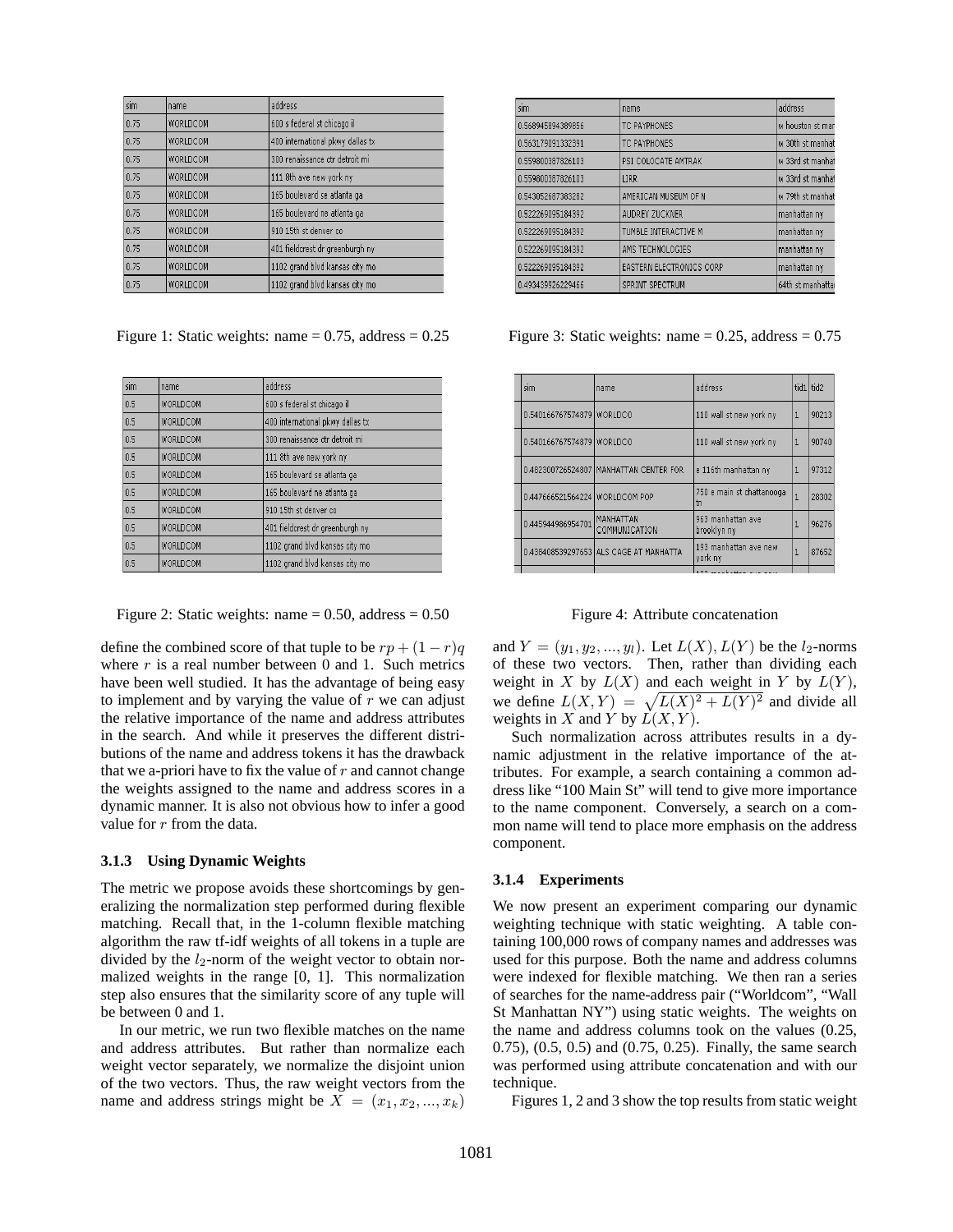| sim               | name         | address                     |
|-------------------|--------------|-----------------------------|
| 0.568322017929254 | WORLDCO      | 110 wall st new york ny     |
| 0.568322017929254 | WORLDCO      | 110 wall st new york ny     |
| 0.481778518568938 | WORLDCOM     | 111 8th ave new york ny     |
| 0.462023103220271 | WORLDCOM     | 60 hudson st new york ny    |
| 0.461736895695425 | WORLDCOMM    | 140 west st new york ny     |
| 0.461223519217079 | WORLDCOM POP | 750 e main st chattanooga t |
| 0.455999984346651 | LIRR         | w 33rd st manhattan ny      |
| 0.43316429737569  | WORLDCOM     | 600 s federal st chicago il |
| 0.425581077229952 | TC PAYPHONES | w houston st manhattan ny   |
| 0.424860726905206 | TC PAYPHONES | w 30th st manhattan ny      |

Figure 5: Dynamic weights

searches. It is interesting to observe that the results from all the static weight searches are lopsided: figures 1 and 2 have exact matches on the name string but poor matches on the address string, while figure 3 has poor matches on the name component, but better matches on the address component. This is exactly the problem with static weights that we alluded to previously: it is difficult to choose a good distribution of weights among the attributes.

In contrast, the top result in the dynamic weights search ("Worldco", "110 Wall St New York NY"), shown in figure 5, is a very good overall match. This tuple is completely absent from the static weights searches because neither its match on name nor its match on address is high enough to place it at the top of any of those searches.

The attribute concatenation technique, shown in figure 4, does have the same top-2 matches as our dynamic weights technique. However, the latter matches are not as good: there are many tuples for which "Manhattan" appears in the name attribute. This illustrates the drawback inherent in the loss of information resulting from concatenating the two attributes.

The next experiment looks at top-k recall. Typically, we are interested in only the few top matches from a flexible match. Rather than considering the entire result set, we can restrict attention to the top-k matches from dynamic weighting and ask what fraction of those are found in the top- $\ell$  matches from competing techniques for various values of  $\ell$ . Figure 6 presents the results of this experiment for  $k=10$  and  $\ell=5,10,15,20$ .

The results demonstrate that dynamic weighting is qualitatively different from static weighting or attribute concatenation and cannot be approximated by those techniques. As  $\ell$  increases, some of the top-k matches from dynamic weighting are obtained using competing techniques. But even with  $\ell = 20$ , the recall numbers of competing techniques are quite low: only 40% for the attribute concatenation approach, and between 30% and 70% for the static weights approach. It is evident that the recall of static weighting is quite sensitive to the actual weights.

We have presented above a comparison of our multiattribute dynamic weights matching with the attribute concatenation and the static weights techniques, on a specific



Figure 6: Ordered recall

query. Other queries exhibit a similar behavior in that static weighting tends to miss tuples that don't have a high match on at least one of the attributes. Thus the results of this section are illustrative of the ability of our multiattribute matching technique to dynamically adjust the attribute weights and thereby return the most relevant tuples.

There may very well be domains in which dynamic weighting performs poorly as compared to other techniques. But the "data-driven" aspects of our multi-attribute matching lead to very desirable results, in all the domains we have encountered. An investigation into the quality of the metrics considered here is left for the future.

#### **3.2 Semantic knowledge**

The next enhancement involves incorporating domain specific semantic knowledge into the flexible string matching algorithm. It often happens that the same entity is represented in multiple ways inside the database. For example, the addresses "1 ATT Way Bedminster NJ" and "900 Route 202/206 Bedminster NJ" refer to the same location, AT&T's headquarters. Similarly, the same corporation may appear as "MCI" and as "Worldcom". Observe that the presence of more than one representation is not in itself an error: as these examples show, all the representations may be valid.

If the representations of an entity are sufficiently close in a textual sense then they can be captured using the cosine similarity metric. Thus, a flexible search for "IBM Corp" on a company names database will pick up not only exact matches but also alternate names like "IBM Corporation" and "IBM Inc". But some representations, like the address pair above, can be so far apart as to have few tokens in common. We would like our flexible matching to retrieve not only strings that are close to the search string but also their synonyms. Thus, a search for "900 Route 202 Bedmin**i**ster NJ" should return "900 Route 202**/206** Bedminster NJ" and also "1 ATT Way Bedminster NJ".

Our proposed solution to this problem assumes that semantic equivalences are explicitly specified in a new relation. Conceptually, this is a symmetric two attribute relation  $S(A, B)$ . That is, for each equivalence  $x = x'$ , the tuples  $(x, x')$  and  $(x', x)$  would be in relation S. Let  $T(P)$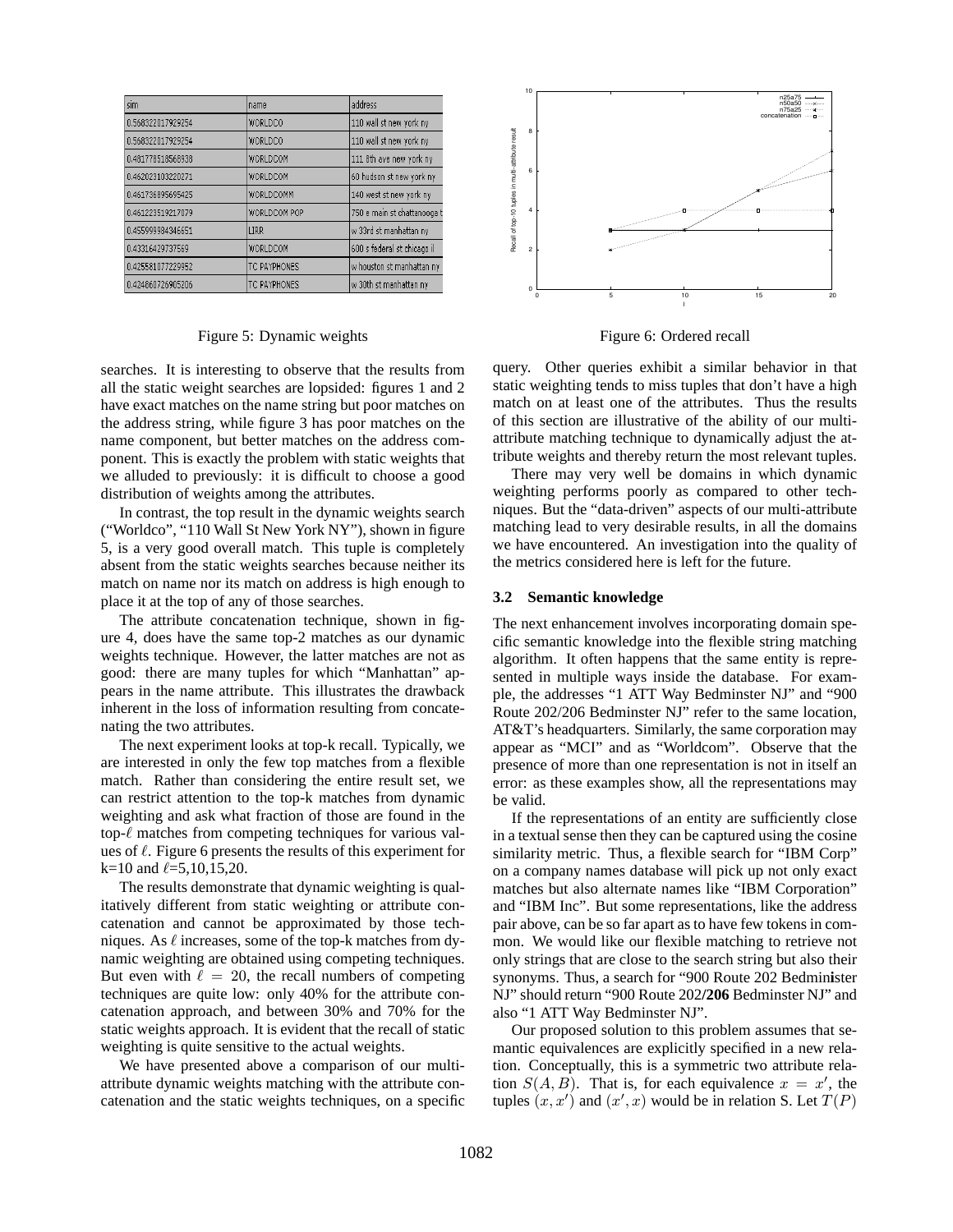| 76542 |
|-------|
|       |
| 76364 |
| 76627 |
| 76630 |
| 25573 |
| 46546 |
|       |

Figure 7: Semantics: search on "4001 Rte 25 Forrest Hills NY"

be the one attribute relation on which we would like to enable this semantic-aware search.

## **3.2.1 Pre-processing Relation** T

The first step involves pre-processing attribute values in relation  $T$ . This is done by computing the flexible string join of  $T$  and  $S$ , using attributes  $P$  and  $A$  respectively. For every result  $(p_i, a_i, b_i)$  in the join with a "high" similarity score, we augment the tokens associated with attribute value  $p_i$  in relation T with tokens derived from  $b_i$ . This has the effect of associating with each attribute value all the tokens corresponding to its synonyms as per relation S. In our company names example, the strings "MCI" and "Worldcom" will both be associated with the same set of tokens: those derived from the strings "MCI" and "Worldcom".

## **3.2.2 Processing at Query Time**

In the next step, we carry out an analogous procedure on the search string q. The search string q is used in a flexible match operation on relation  $S$ . For all high scoring tuples  $(q, a<sub>i</sub>, b<sub>i</sub>)$  in the result, the set of tokens associated with the search string  $q$  is extended by the tokens derived from attribute value  $b_i$ .

The final step involves running the flexible match algorithm on the pre-processed relation  $T$  and the modified search string. Because we augment the set of tokens associated with both the search string and the attribute values in relation  $T$  with synonym information, this method is very robust in dealing with errors and multiple conventions in the string attributes of relation  $T$  and of synonym relation S.

#### **3.2.3 Experiments**

We now present the results from an experiment on using the above algorithm. We used a table of addresses containing 100,000 rows. A synonym table was populated by hand with a few sample equivalences. One of these tuples identified "Route 25 Forest Hills NY" as a synonym for "Queens Blvd Queen NY". The modified index was built on the addresses as described above with a threshold of 0.5. A relatively low threshold is required because the equivalences in the synonym table specified street aliases rather than complete address synonyms. In other words, none of the equivalences included a street number and hence a low threshold on the similarity score was needed when joining to the address table. The search string was "4001 Rte 25 Forrest Hills NY". This string was joined to the synonym table and a modified index was built using all tuples with a score of 0.6 or higher. The top results from the semantic match are shown in Figure 7.

We note that even in the presence of deliberate errors in both the synonym table (i.e., "Queen NY" instead of "Queens NY") and the search string (i.e., "Forrest Hills" instead of "Forest Hills", and "Rte 25" instead of "Route 25"), our algorithm was able to pick out the exact match and place it at the top of the results. This is a good illustration of the robustness of our technique.

## **4 Performance Enhancements**

Recall that the basic query we run to find approximate matches above a certain similarity threshold  $T$  is

select S.tid, B.tid, sum(S.weight\*B.weight) from SearchWeights S, BaseWeights B where S.token = B.token and  $S.tid = N$ group by S.tid, B.tid having sum(S.weight \* B.weight) > T

where  $N$  is the tuple id of the string we want to search on.

#### **4.1 Indexing the Weights Table**

The primary key on the BaseWeights table is (tid, token). In the absence of any other indices the above query has to scan through the BaseWeights table for each token in the search string. The obvious optimization that can be applied at this point is to build an index I1(token) on BaseWeights. Adding this index results in a "nested loops with indexing" execution plan for the above query. The performance improvement is shown below for base tables of different sizes.

| Table size | Running time (sec)   |    |  |
|------------|----------------------|----|--|
|            | NonIndexed   Indexed |    |  |
| 100000     |                      |    |  |
| 7000000    | 48                   | 22 |  |
| 13000000   | 105                  | 17 |  |

Searches run much faster with the index but, as the figure shows, they can still take a significant amount of time. The reason is that the SQL fragment above computes the dot product of the search vector with every tuple vector with which it shares a common token. For a base table with millions of rows that can be an expensive operation.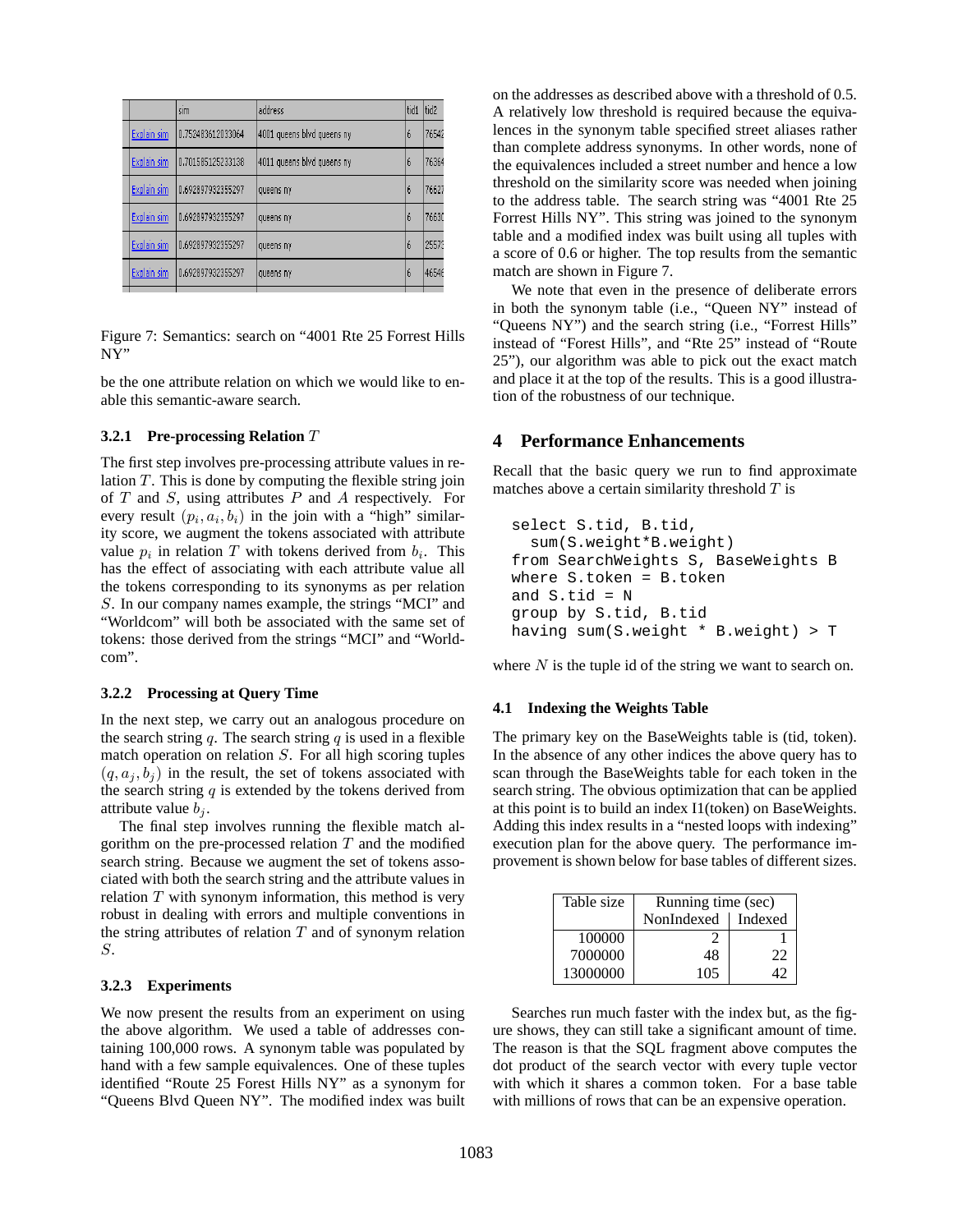### **4.2 Pre-selecting High Weight Tuples**

The next class of optimizations we consider all involve preselecting tuples from BaseWeights which are likely to be in the final result. This is done by adding another conjunctive condition to the where clause. This condition takes the following form

B.tid in (SubQuery)

where SubQuery selects a subset of tids from BaseWeights. Note that any optimization in this class has perfect precision: it may miss some tuples but it won't overestimate or underestimate the similarity score for any tuple. This is in contrast with [4] where the scores themselves are approximated by the performance enhancements. We now consider 4 optimizations in this class.

## **4.2.1 O1: High Weight Token**

Each score in the final result is a sum of terms with each term being the product of the weight of a token in the search string and the weight of that token in the base table. We can conjecture that if this sum of terms exceeds the threshold  $T$ then at least one of the base weights exceeds a fixed fraction  $F$  of  $T$ . This is the basis for our first optimization which is defined by the following SubQuery.

```
select B.tid
from SearchWeights S, BaseWeights B
where S.tid = Nand B.token = S.token
and B.weight > T * F
```
Perusing the query above we observe that another index I2(token, weight) on the BaseWeights table is called for.

## **4.2.2 O2: High Weight Term**

It may be the case that a token has low weight in the base table but high weight in the search string. The above optimization will miss such tuples. To compensate for this deficiency, we can change the last condition in O1's where clause to get the SubQuery below.

```
select B.tid
from SearchWeights S, BaseWeights B
where S.tid = N
and B.token = S.token
and B.weight > T * G / S. Weight
```
where G is a suitable fraction. Here, we cast a wider net in the SubQuery by also considering tokens which may have a low base weight, provided that the product of the search weight and the tuple weight is at least a fixed fraction of threshold  $T$ . Note that the index I2 we defined previously on BaseWeights also improves the execution plan for this SubQuery.

## **4.2.3 O3: Many High Weight Tokens**

Both O1 and O2 pre-select tuples that have at least one "promising" token in common with the search string. To further narrow down this set of tuples we can pre-select only those tuples which have at least  $K$  ( $> 1$ ) high weight tokens in common with the search string.

Optimization O3 is obtained by applying this heuristic to O1. The SubQuery in this case is as follows.

```
select B.tid
from SearchWeights S, BaseWeights B
where S.tid = N
and B.token = S.token
and B.weight > T * Fgroup by B.tid
having count(*) >= K
```
## **4.2.4 O4: Many High Weight Terms**

The SubQuery obtained by applying the above heuristic to optimization O2 is given below.

```
select B.tid
from SearchWeights S, BaseWeights B
where S.tid = N
and B.token = S.token
and B.weight > T * G / S. Weight
group by B.tid
having count(*) >= K
```
## **4.3 Experiments**

We now present some experiments comparing these optimizations. We used a company names table containing 13 million rows for the flexible matching. The similarity threshold was set to 0.4. Parameter F was varied from 0.2 to 0.8 (for optimizations O1 and O3), parameter G was varied from 0.05 to 0.20 (for optimizations O2 and O4) while parameter K was varied from 2 to 4 (for optimizations O3 and O4). These ranges were chosen to illustrate interesting tradeoffs in the various enhancements. In each experiment, we measured the running time and recall of each optimization relative to the naive query presented at the beginning of this section (with the I1 index on BaseWeights).

Figures 8, 9, 10 and 11 show the effect of parameters F, G and K on the recall and running time of these optimizations. We note that recall is inversely proportional to parameters F and G. Low values of these parameters lead to perfect (or near-perfect) recall. As we increase F and G, the number of tuples pre-selected by the SubQuery decreases because fewer tuples are likely to share a high weight token (optimizations O1 and O3) or a high weight term (optimizations O2 and O4) in common with the search string. Also, increasing K means that we insist on more and more high weight tokens or terms in common. Therefore, recall declines as K increases.

Execution time is positively correlated with recall for the same reasons. As we increase F, G and K the subset of tuples pre-selected by the SubQuery decreases in size.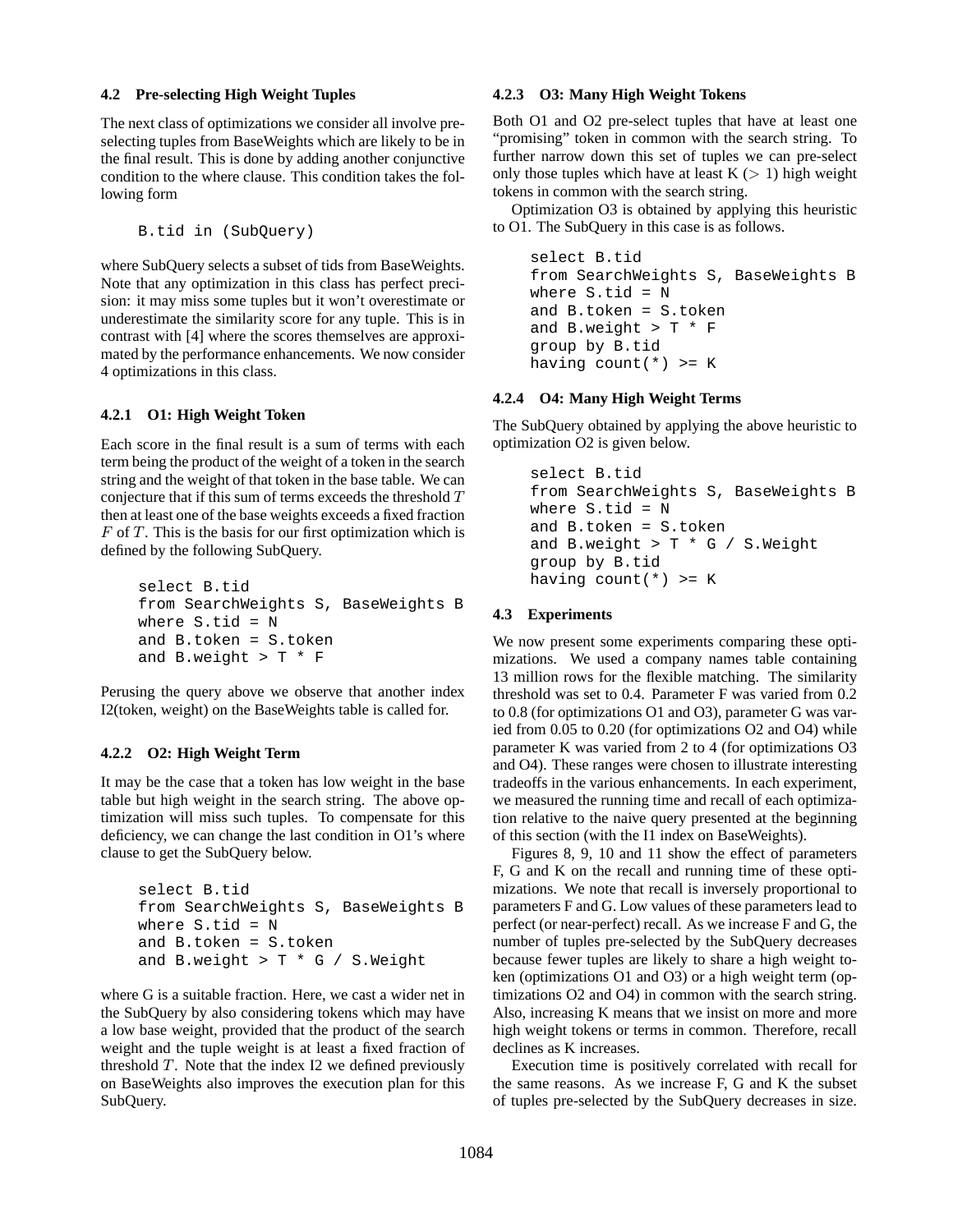

Figure 8: Recall for optimizations O1, O3



Figure 9: Recall for optimizations O2, O4

Consequently, there are fewer tuples for which we have to compute the exact cosine similarity score and hence the overall query runs faster.

Since optimizations O3 and O4 have very good running times but low recall, the next two experiments try to understand which tuples from the base result set are absent from the results of these optimizations. We fixed the parameter values at  $F=0.6$  and  $G=0.15$ , and measured the ordered recall for the top-50 results in the base result set. Figures 12 and 13 plot the number of these top-50 tuples found in the top-i result sets for optimizations O3 and O4 for i=50, 100, 150, 200.

From the figures we see that  $K = 4$  leads to very bad recall. That is, optimizations O3 and O4 fail to return even 50% of the top-50 tuples with this value of K, even when the range is extended to the first 200 tuples.  $K = 3$  is also not particularly good on recall. Therefore, for applications in which recall in the top tuples is important it is best to stick to lower values of parameters F and G at the cost of increased execution time.

It can be said that the parameters which control the Sub-Query are somewhat arbitrary. An improvement that can be made in that regard is to replace F and G in all SubQueries with  $(F/L)$  and  $(G/L)$  respectively, where L is the length of the search string. The idea is that when the search string is long there are many tokens/terms which can contribute to



Figure 10: Execution times for optimizations O1, O3



Figure 11: Execution times for optimizations O2, O4

the final score and we lower the bar a tuple must meet for pre-selection. This adjustment makes the choice of parameters more robust to a different data set.

## **5 Open Issues**

## **5.1 Functionality**

Multi-column flexible matching is important in many practical applications. Our proposed technique for this problem works on columns within a single table. In general, the columns on which we want to enable flexible matching will belong to different tables, with various join paths between them. Efficiently implementing flexible matching across tables (without having to materialize the join of the base tables beforehand) is a topic for future work.

Another open question is the handling of semantic dissimilarities, a.k.a. antonyms. We have come across this problem very frequently in the context of flexible address matching where the same city name may be present in multiple states, e.g., Manhattan KS  $\neq$  Manhattan NY. In this setting, the algorithm has to somehow filter out the antonyms corresponding to the search string while still assigning a high score to all the synonyms.

An ad-hoc approach would be to create a separate antonym table and query this table before returning the results. Thus a search string of "Manhattan KS" would match